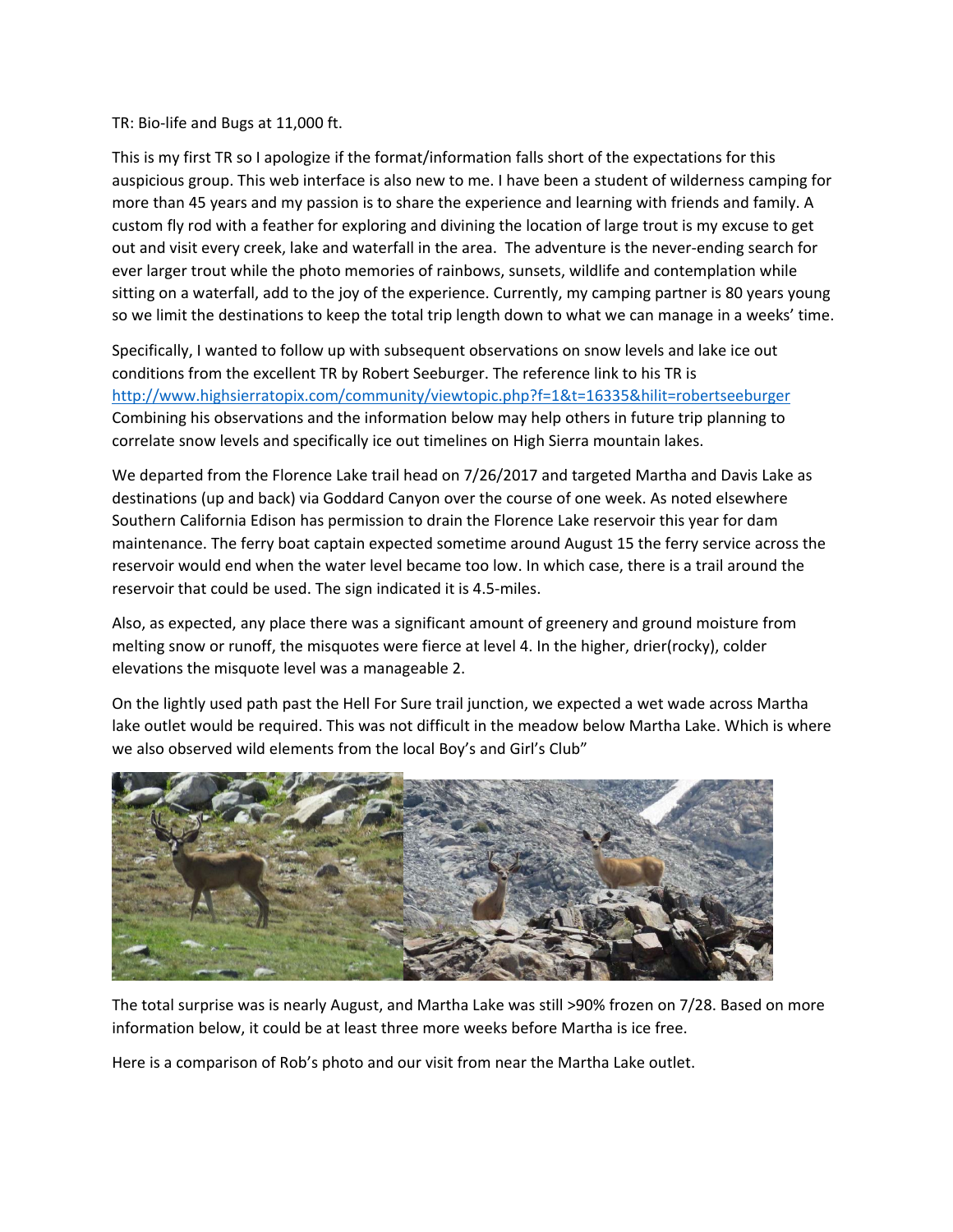

Robert Seeburger ~7/14/2017 14 days later My photo 7/28/2017

A high up view shows Martha Lake is still about 90% frozen and it is almost August



We stayed overnight near the outlet of Martha. In the late evening after sunset we did see a few rings from trout rising in the small opening at the outlet. However, it seemed like the activity level of the trout was in slow motion. The next morning there was a thin skin of new ice, demonstrating that even near August 1, high mountain lakes can be still cold enough to freeze. Martha Lake seemed to collect and trap more snow than surrounding areas at the same elevation. Plus, the local topography with peaks east, south, and west reduced the solar illumination to restrict melting rates. Clearly Martha Lake will be mostly frozen well into August whereas a smaller lake slightly northeast and 200ft higher was 50% melted as we passed by it on the way to Davis Lake.

Our next destination was cross country to Davis Lake. The high flow rate of the outlet creek from Davis Lake made wet wading nearly impossible. But we did find multiple snow bridges (greater than 5 ft thick) in the narrow canyon to facilitate crossing as needed. What is most interesting is to compare similar ice out photos for Davis Lake at different calendar dates versus Martha Lake. If we zoom in on Robert's high view of upper and lower Davis Lake it is clear they are mostly frozen. Whereas at the time of my visit the upper and lower (not shown) Davis Lake were 90% ice free. Curiously, there was one bay on lower Davis that looked like the ice extend to the bottom of the lake, more than six feet below the surface. Again,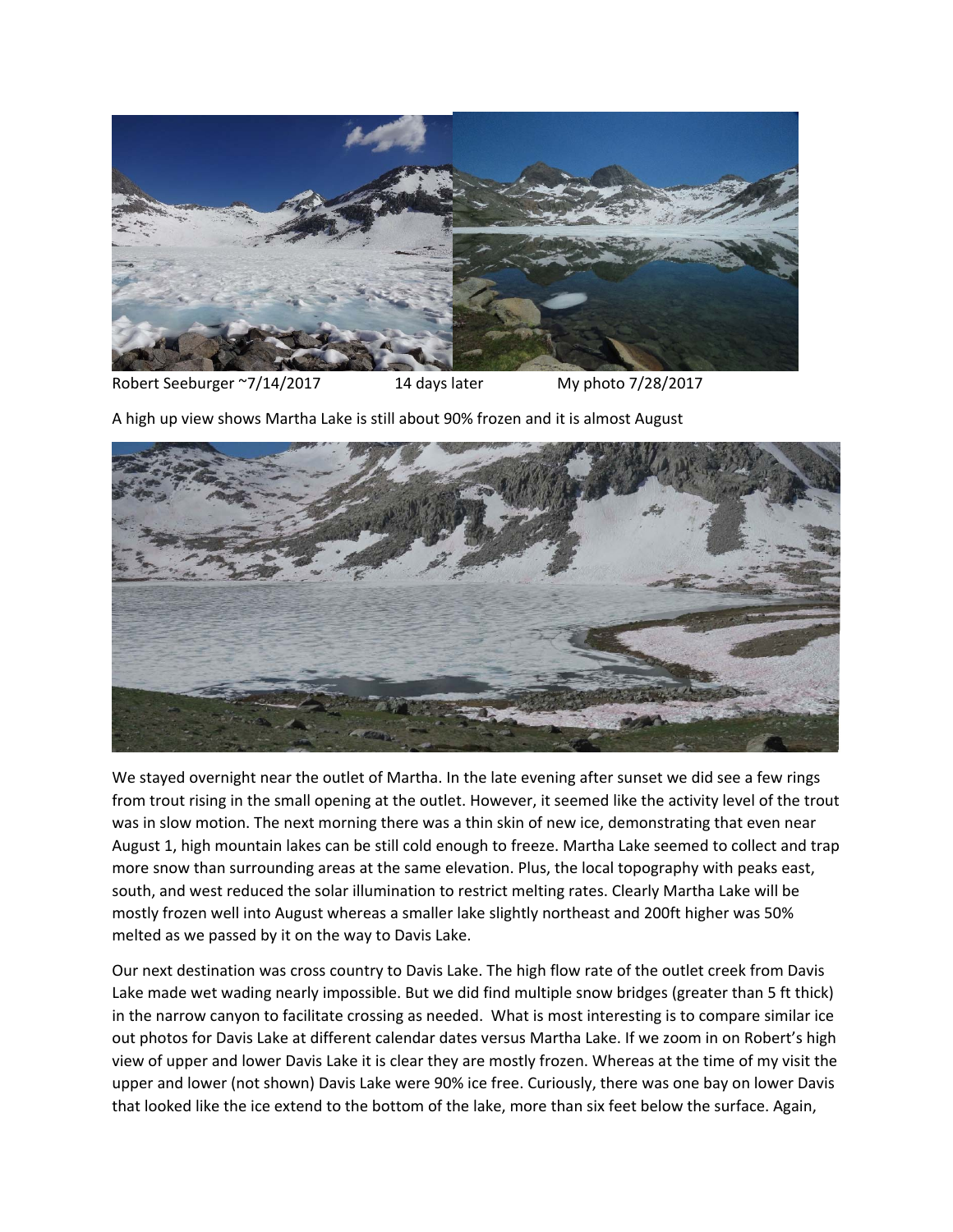

demonstrating the strong effects of local topological conditions.

Robert Seeburger's ~ 7/10/2017 is >90% ice. 21 days later 7/31/2017 shows < 10% ice.

So comparing Martha and Davis Lake it seems to take about three weeks from first hints of thawing around the shore line to ice out for lakes around 11,000ft. Davis Lake has much more variety of exposure to southern and western solar illumination. So, Davis Lake seems to melt out sooner than Martha lake. So, the timing of ice out can be estimated by correlating with the Ca Department of water snow weight sensors[1] or the National Operational Hydrologic Remote Sensing Center snow information[2] referenced below. This historical snow depth data can be added to the Google Earth early spring lake images across the years and field observations of actual ice out timing.

Also recall in Robert's TR there was some discussion about the type of insects found in the stomach contents of the trout he caught for dinner. Through careful observation at both Martha and Davis it was possible to see Caddis Fly larva in their cases moving around in the shallow water rocks with mossy vegetation. The cases were about 25mm long. A quick search on Google for Caddis Fly larva images, sans case, shows larva which look exceeding like the images that Robert posted.



~25mm Caddis fly larva case. Hawk Moth dancing among wild flowers

So, when sitting on a waterfall with a view towards forever, waving a fly rod at the local trout, one can experience, observe, and learn many things about the wilderness. When you are listening to a coyote howl at the moon, watching a bald eagle fly over at sunset, or the dance of the diminutive hummingbird like, hawk moth sipping nectar from mountain wildflowers there is no better place to be for sharing the experience with friends and family.